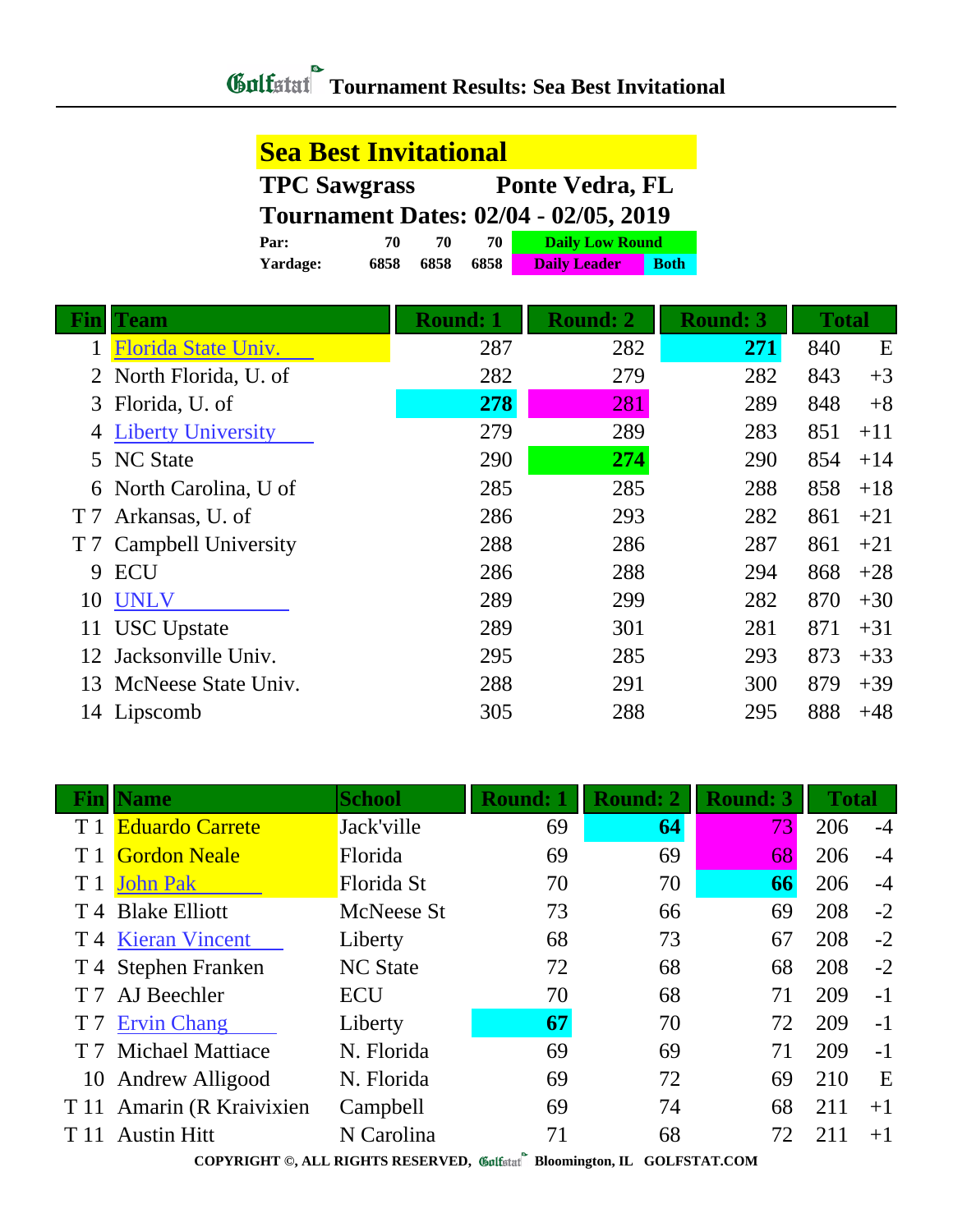|      | <b>Fin</b>   Name         | <b>School</b>     | <b>Round: 1</b> | <b>Round: 2</b> | <b>Round: 3</b> | <b>Total</b> |       |
|------|---------------------------|-------------------|-----------------|-----------------|-----------------|--------------|-------|
| T 13 | Jordan Warnock            | <b>USCUpstate</b> | 73              | 70              | 69              | 212          | $+2$  |
| T 13 | <b>Phillip Knowles</b>    | N. Florida        | 73              | 68              | 71              | 212          | $+2$  |
| T 15 | <b>Calvin Sierota</b>     | Florida St        | 72              | 74              | 67              | 213          | $+3$  |
| T 15 | <b>Harry Hall</b>         | <b>UNLV</b>       | 68              | 75              | 70              | 213          | $+3$  |
| T 15 | <b>Manuel Girona</b>      | Florida           | 72              | 67              | 74              | 213          | $+3$  |
| T 15 | <b>Patrick Stephenson</b> | <b>ECU</b>        | 71              | 72              | 70              | 213          | $+3$  |
| T 15 | <b>Ryan Burnett</b>       | N Carolina        | 71              | 71              | 71              | 213          | $+3$  |
| T 15 | William Buhl              | Arkansas          | 71              | 72              | 70              | 213          | $+3$  |
| T 21 | <b>Bennett Baker</b>      | Florida St        | 73              | 72              | 69              | 214          | $+4$  |
| T 21 | <b>Christian Salzer</b>   | <b>NC State</b>   | 72              | 68              | 74              | 214          | $+4$  |
| T 21 | <b>Gabe Lench</b>         | Liberty           | 72              | 71              | 71              | 214          | $+4$  |
| T 21 | Luis Garza                | <b>Arkansas</b>   | 73              | 70              | 71              | 214          | $+4$  |
| T 25 | Benjamin Shipp            | <b>NC State</b>   | 70              | 69              | 76              | 215          | $+5$  |
| T 25 | <b>Mason Overstreet</b>   | <b>Arkansas</b>   | 70              | 73              | 72              | 215          | $+5$  |
| T 27 | <b>Brett McLamb</b>       | Campbell          | 72              | 67              | 77              | 216          | $+6$  |
| T 27 | Eugene Hong               | Florida           | 70              | 72              | 74              | 216          | $+6$  |
| T 27 | John Axelsen              | Florida           | 70              | 73              | 73              | 216          | $+6$  |
| T 27 | <b>Ryan Gerard</b>        | N Carolina        | 70              | 74              | 72              | 216          | $+6$  |
| T 31 | <b>Blake Dyer</b>         | Florida           | 72              | 71              | 74              | 217          | $+7$  |
| T 31 | <b>David Rauch</b>        | <b>UNLV</b>       | 72              | 74              | 71              | 217          | $+7$  |
| T 31 | Jamie Li                  | Florida St        | 78              | 70              | 69              | 217          | $+7$  |
| T 31 | <b>Travis Trace</b>       | N. Florida        | 71              | 73              | 73              | 217          | $+7$  |
|      | T 35 Cody Carroll         | N. Florida        | 77              | 70              | 71              | 218          | $+8$  |
|      | T 35 Harrison Rhoades     | <b>NC State</b>   | 74              | 71              | 73              | 218          | $+8$  |
|      | T 35 Parker Reddig        | Florida St        | 72              | 72              | 74              | 218          | $+8$  |
|      | T 35 Pontus Nyholm        | Campbell          | 73              | 72              | 73              | 218          | $+8$  |
|      | T 35 Thomas Thurloway     | Jack'ville        | 74              | 72              | 72              | 218          | $+8$  |
|      | T 40 Blake Taylor         | ECU               | 70              | 74              | 75              | 219          | $+9$  |
|      | T 40 Corey Carlson        | Florida St        | 72              | 70              | 77              | 219          | $+9$  |
|      | T 40 Josh Martin          | N Carolina        | 74              | 72              | 73              | 219          | $+9$  |
| T 40 | <b>Justin Kim</b>         | <b>UNLV</b>       | 74              | 75              | 70              | 219          | $+9$  |
|      | T 40 Linus Samuelsson     | Lipscomb          | 72              | 75              | 72              | 219          | $+9$  |
| T 40 | Reid Bedell               | <b>USCUpstate</b> | 70              | 80              | 69              | 219          | $+9$  |
|      | T 46 Jordan Batchelor     | N. Florida        | 73              | 74              | 73              | 220          | $+10$ |
|      | T 46 Julian Perico        | Arkansas          | 73              | 78              | 69              | $220 + 10$   |       |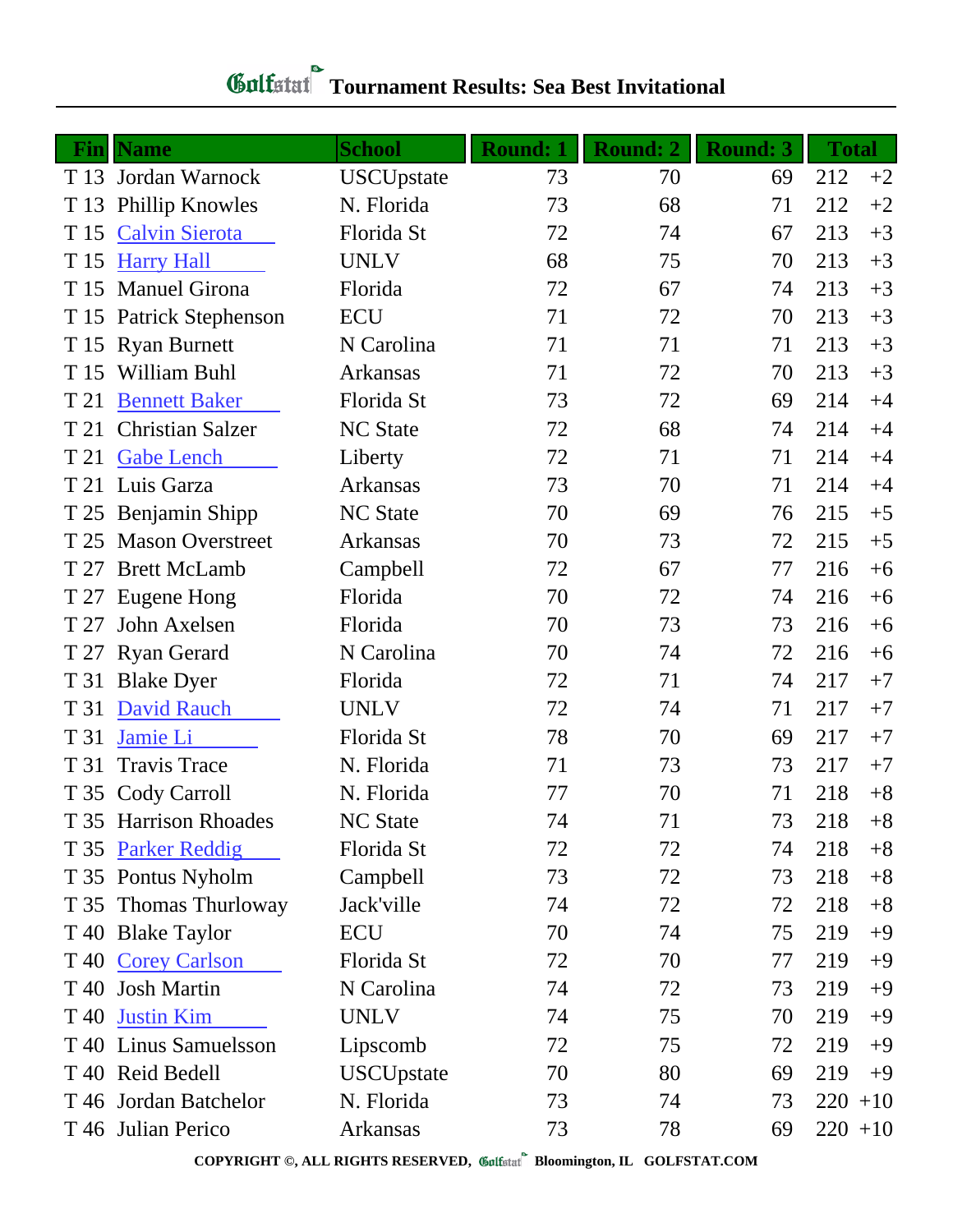## **Tournament Results: Sea Best Invitational**

| <b>Fin</b>      | <b>Name</b>            | <b>School</b>     | <b>Round: 1</b> | <b>Round: 2</b> | <b>Round: 3</b> | <b>Total</b> |
|-----------------|------------------------|-------------------|-----------------|-----------------|-----------------|--------------|
|                 | T 46 Matt Carter       | <b>USCUpstate</b> | 71              | 80              | 69              | $220 + 10$   |
|                 | T 46 Michael Sakane    | Jack'ville        | 75              | 73              | 72              | $220 + 10$   |
|                 | T 50 Chris Nido        | Florida           | 69              | 75              | 77              | $221 + 11$   |
|                 | T 50 Easton Paxton     | <b>NC</b> State   | 80              | 69              | 72              | $221 + 11$   |
| T 50            | <b>Jack Trent</b>      | <b>UNLV</b>       | 75              | 75              | 71              | $221 + 11$   |
|                 | T 50 Nicklas Mattner   | McNeese St        | 71              | 71              | 79              | $221 + 11$   |
|                 | T 54 Austin Aliff      | Lipscomb          | 73              | 76              | 73              | $222 + 12$   |
|                 | T 54 Dougie Ergood     | N Carolina        | 73              | 76              | 73              | $222 + 12$   |
|                 | T 54 Jesper Svensson   | Campbell          | 74              | 73              | 75              | $222 + 12$   |
|                 | T 54 Jonathan Yaun     | Liberty           | 72              | 77              | 73              | $222 + 12$   |
|                 | T 54 Max Theodorakis   | Campbell          | 76              | 75              | 71              | $222 + 12$   |
|                 | 59 Tyson Reeder        | <b>Arkansas</b>   | 72              | 78              | 73              | $223 + 13$   |
| T 60            | <b>Alexandre Fuchs</b> | Liberty           | 75              | 75              | 74              | $224 + 14$   |
| T 60            | Davis Armstrong        | Lipscomb          | 76              | 73              | 75              | $224 + 14$   |
| T 60            | <b>Jack Hearn</b>      | McNeese St        | 71              | 79              | 74              | $224 + 14$   |
| T <sub>63</sub> | Aden Ye                | Florida           | 78              | 74              | 73              | $225 + 15$   |
| T <sub>63</sub> | <b>Robert Eisch</b>    | Florida           | 78              | 72              | 75              | $225 + 15$   |
| T <sub>63</sub> | Wil Gibson             | Arkansas          | 78              | 70              | 77              | $225 + 15$   |
|                 | T 66 Paul Swindell     | Lipscomb          | 83              | 70              | 73              | $226 + 16$   |
|                 | T 66 Sun Paripunna     | <b>USCUpstate</b> | 75              | 77              | 74              | $226 + 16$   |
| 68              | <b>Justin Hood</b>     | <b>NC State</b>   | 76              | 75              | 76              | $227 + 17$   |
| 69              | Eric Gilpin            | Lipscomb          | 75              | 78              | 75              | $228 + 18$   |
| T 70            | <b>Hunter Fry</b>      | <b>USCUpstate</b> | 78              | 74              | 77              | $229 + 19$   |
|                 | T 70 Logan Shuping     | ECU               | 77              | 76              | 76              | $229 + 19$   |
|                 | T 70 Stephen Carroll   | <b>ECU</b>        | 75              | 75              | 79              | $229 + 19$   |
|                 | 73 Preyer Fountain     | N Carolina        | 77              | 76              | 77              | $230 + 20$   |
| 74              | <b>Marco Trstenjak</b> | <b>UNLV</b>       | 75              | 81              | 75              | $231 + 21$   |
| T 75            | Aaeri Krishnan         | Jack'ville        | 81              | 76              | 76              | $233 + 23$   |
| T 75            | <b>Sutton Farmer</b>   | McNeese St        | 73              | 82              | 78              | $233 + 23$   |
| T 77            | <b>Justin Chong</b>    | <b>UNLV</b>       | 77              | 77              | 80              | $234 + 24$   |
| T 77            | Sebastian Salazar      | Lipscomb          | 82              | 70              | 82              | $234 + 24$   |
| T 77            | <b>Zach Barbin</b>     | Liberty           | 76              | 81              | 77              | $234 + 24$   |
| 80              | Sam Uhland             | Jack'ville        | 77              | 81              | 77              | $235 + 25$   |
| 81              | Tim Bunten             | ECU               | 84              | 74              | 78              | $236 + 26$   |
|                 | 82 Spencer Schultz     | Jack'ville        | 79              | 76              | 82              | $237 +27$    |